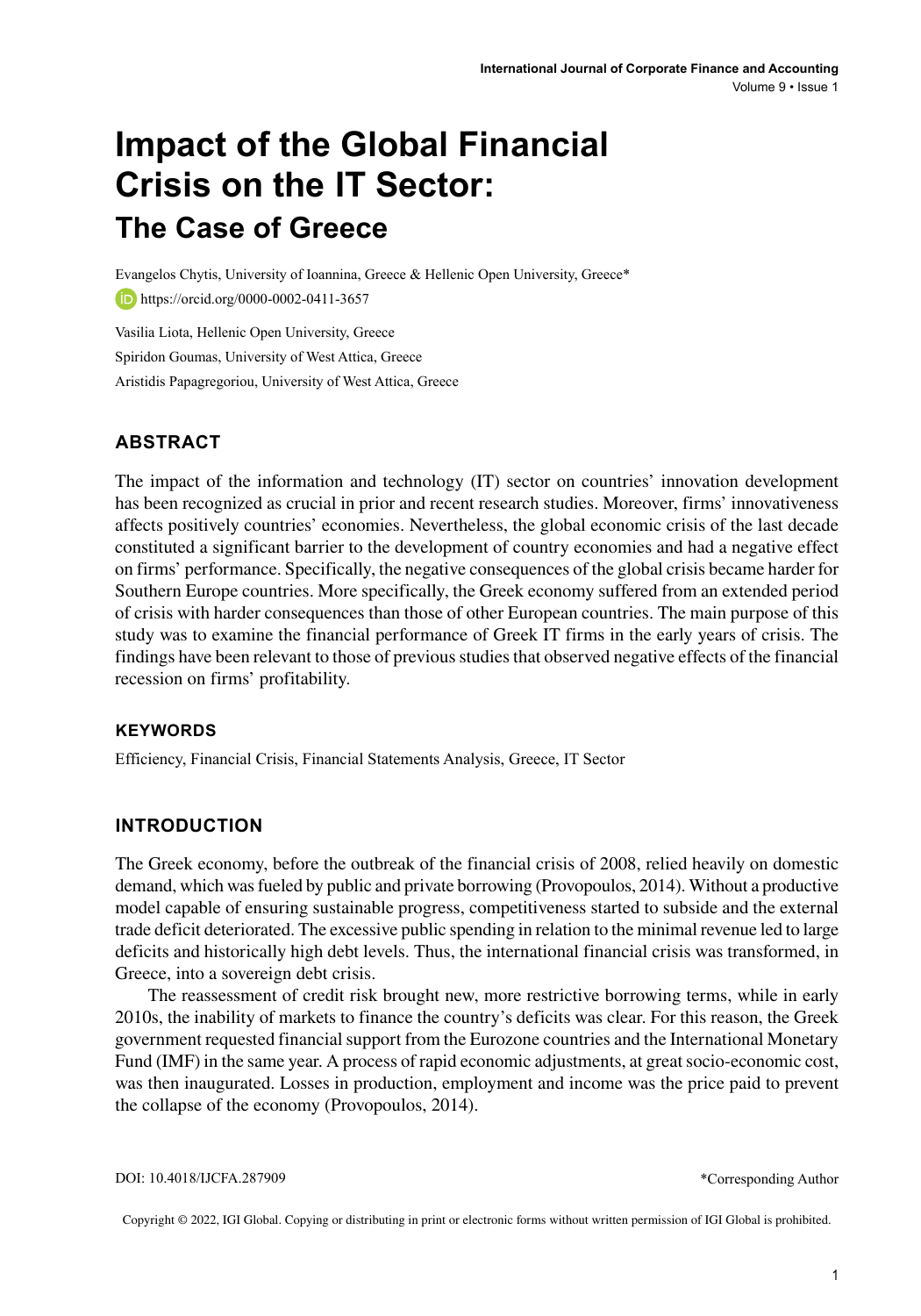According to the National Bank of Greece (2013), the GDP declined by 2% in 2009, after a decade of positive performance, driven by the downward trend in investment (-13,7%), private consumption (-1,6%) and exports (-19,4%). The downturn in economic activity had been stronger in combination with the implementation of restrictive measures. In particular, the decline in public consumption aimed at reducing the budget deficit, whereas the private consumption was hit by income cuts, tax hikes, credit expansion, uncertainty, and a drop in employment (Provopoulos, 2013). In fact, the entry of the country into the Memorandum in 2010-2011 brought the largest increase in the unemployment rate (2007-2012), reaching 6,2% (Psychis, 2013). Lastly, the uncertainties of the period curbed business investment. The majority of businesses have just recently begun to recover from the shock of the Greek economic crisis.

According to Sternad (2012), the serious economic crisis changes the environment by putting barriers, but creates simultaneously opportunities for organizations. According to Anghel et al. (2013), administrations should adapt their operational strategies in order to face the crisis. As a first step towards adaptation, they recommend studying the mechanisms of efficiency and understanding the ways in which the crisis impacted business profitability. Enright and Mak (2003) point out that companies operating in a region where economic crisis has broken out, may be subject to corporate disasters.

The purpose of this research is to detect the volatility of the Return on Equity of companies operating in the IT sector in the pre-crisis period (2007-2009) and in the mid-crisis period (2010- 2012). Collecting data from their accounting statements, it aims to highlight the determinants that influenced their performance before and during the crisis.

This study contributes to the existing literature because it is one of the few studies that include both listed and not listed on the ATHEX companies, before the financial crisis and during it. To the extent known to the authors, the studies focus only on the performance of the sector's listed firms until now.

The structure of the paper is as follows: The following section summarizes the results of recent research related to the effect of the economic crisis on the profitability of enterprises. In the third section, the survey data are displayed, while the theoretical model used to determine the performance of companiesis also captured. In the fourth section, the empirical results of the analysis are presented and in the last section, the conclusions and the proposals for further survey are quoted.

#### **LITERATURE REVIEW**

A large number of studies have explored the performance of companies during the economic crisis of 2008 and the factors that contributed to the dissemination of its successive shocks.

Olkkonen and Koponen (2011) studied the firm's behavior adaptation in order to face the consequences of the financial crisis. They found that the Dynamic Capabilities affected significantly the firms' change which had also significant impact on the product innovation.

Regarding the surveys conducted in industries other than IT, Dolenc, Grum and Laporsek (2012), applying the approach "Difference in Differences", examined the influence of the economic crisis (treatment) in different sectors of Slovenia during the period 2003-2010, considering that it does not affect a group of industries (control group), while it affects another (treatment group). In the second group, economic performance proved to be poorer, excluding sector B (mining and quarrying). On the contrary, the control group-sector A (agriculture, forestry, fishery) achieved satisfactory results. Apart from the indicator EBITDA (Earnings Before Interest, Tax, Depreciation, Amortization), which did not differentiate significantly due to the crisis, the impact of the crisis was statistically significant and negative on most of the indicators, especially on the indicators Return on Equity and Employee Value Added.

Notta and Vlachvei (2014), making a model with the variables of Market Share, Total Assets over Sales Ratio, Liquidity, Leverage and Equity Coverage of Fixed Assets Index, investigated the